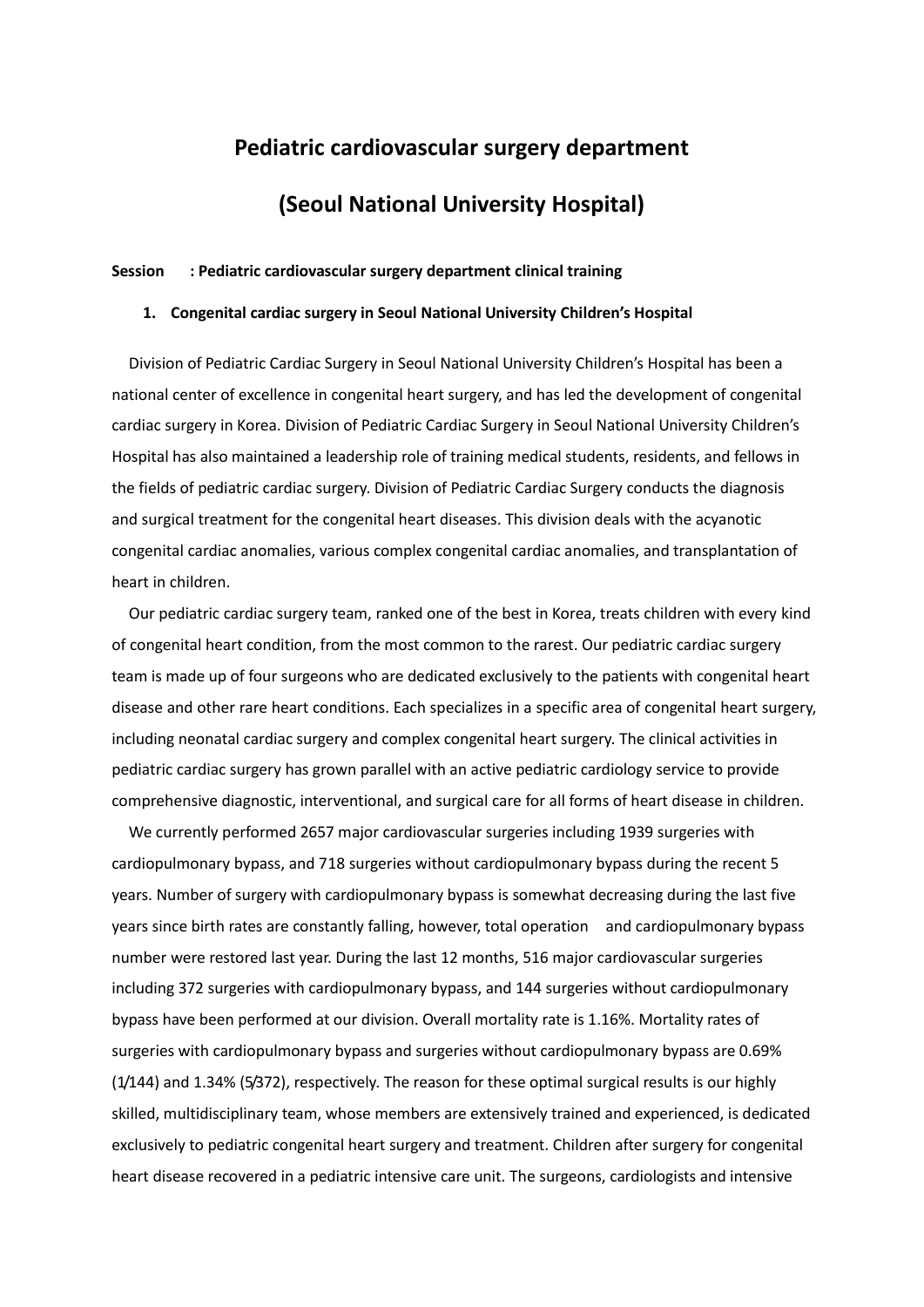care specialists are working together in the postoperative management of our patients as needed for comprehensive care. These optimal surgical results are also achieved in this highly dedicated, specialized center with focused specialists attending to the medical necessities of all the patients including very sick children.

Our hospital has the fetal center where fetal diagnosis of congenital heart defects, high-risk deliveries, neonatal critical care, surgical repair, and post-surgical care of patients with complex congenital heart disease are provided under one roof by a dedicated team of specialists. Education has always been an important component of the activities in our division and involves active participation in congenital cardiac surgical management including complex neonatal repairs.

# **2. Visiting fellowship program**

## **Objectives:**

- To acquire the basic knowledge as a pediatric cardiovascular specialist
- To experience pediatric cardiovascular surgery
- To raise the capacity as a good cardiovascular surgeon

### **Duties**

- Participation in the daily regular ward round in general ward to discuss general ward care
- Participation in the daily intensive care round in pediatric intensive care unit to discuss ICU care
- Participation of daily surgery in the operation room to observe and discuss of the surgical methods, techniques, and management of cardiopulmonary bypass
- Participation in the cardiac conference meeting in every Tuesday
- Participation the journal meeting in every Friday morning

## **Purposes**

- Understanding of CPB management
- Understanding of surgical strategy in congenital heart disease
- Understanding of surgical technique in congenital heart disease

### **Group discussion**

- Q&A session on the lectures and study visit
- Getting implications through Korea's experiences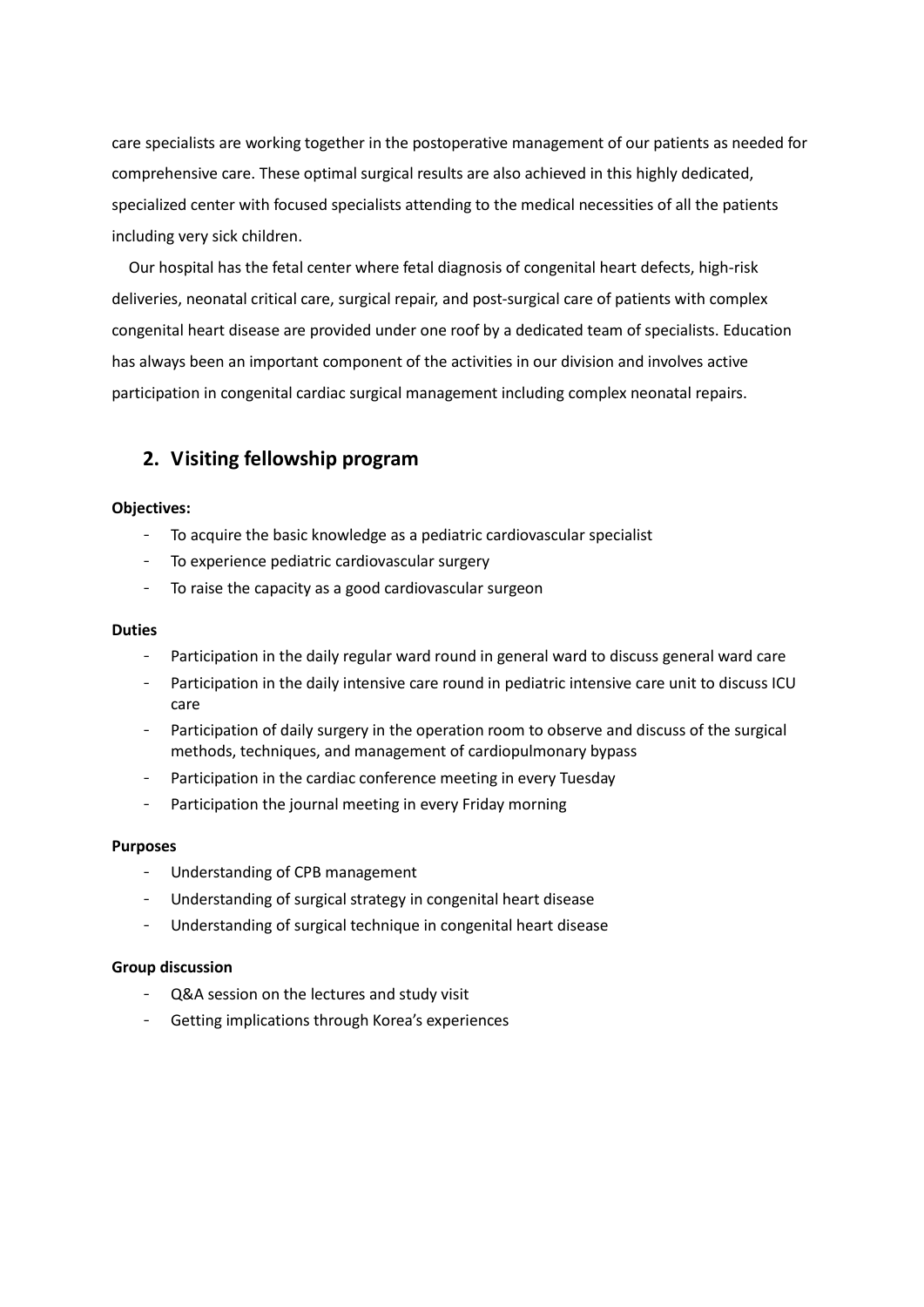# **Pediatric cardiovascular surgery monthly training course**

|         | Contents                                                                | Purpose                                                   |
|---------|-------------------------------------------------------------------------|-----------------------------------------------------------|
| 1 week  | Understanding of disease and diagnosis in<br>congenital heart disease   | General understanding of<br>congenital<br>heart disease   |
| 2 weeks | Understanding of diagnosis and treatment<br>in congenital heart disease | Understanding of operation in congenital<br>heart disease |
| 3 weeks | Participation of operation                                              | Understanding of operative techniques<br>and courses      |
| 4 weeks | Participation of operation                                              | Understanding of operative techniques<br>and courses      |

# **Pediatric cardiovascular surgery weekly training course**

|     | morning                                                                                                 | afternoon                                                                                              | evening            |
|-----|---------------------------------------------------------------------------------------------------------|--------------------------------------------------------------------------------------------------------|--------------------|
| Mon | 8:00 ICU rounding<br>Participation<br>8:45<br>οf<br>operation                                           | Participation of operation<br>6:30 ward rounding                                                       |                    |
| Tue | 8:00 ICU rounding<br>8:20<br>Participation<br>of<br>anesthesia management<br>8:45 Participate operation | Participation operation<br>4:00 Participate in the cardiac<br>conference meeting<br>6:00 ward rounding | 7:00 Staff lecture |
| Wed | 8:00 ICU rounding<br>Participation<br>8:20<br>of<br>anesthesia management<br>8:45 Participate operation | Participation of operation<br>6:30 ward rounding                                                       |                    |
| Thu | 8:00 ICU rounding<br>8:20<br>Participation<br>of<br>anesthesia management<br>8:45 Participate operation | Participation of operation<br>6:30 ward rounding                                                       | 7:00 Staff lecture |